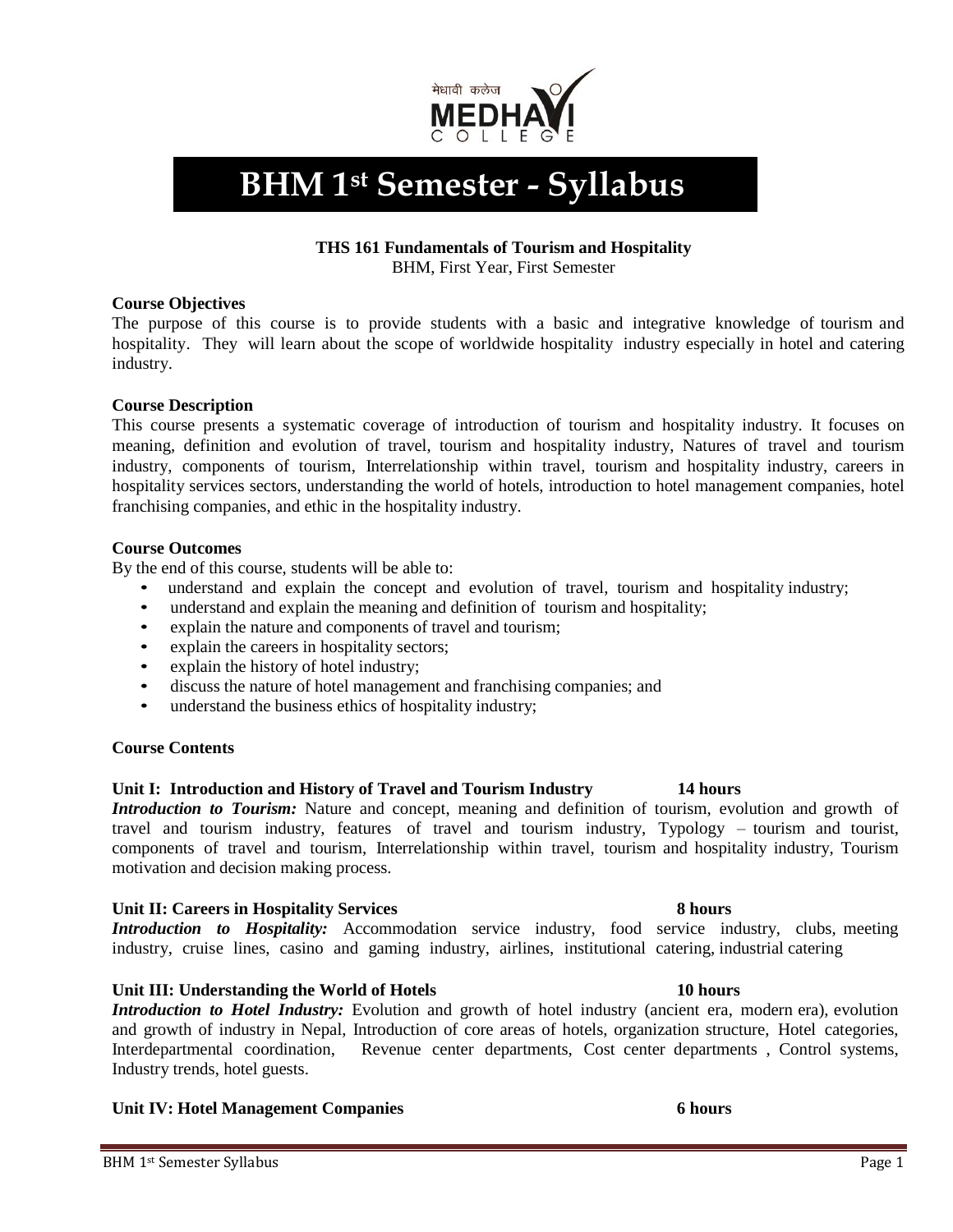*Introduction*: the mission of management companies, evaluation of management companies, management contracts

# **Unit V: Hotel Franchising Companies 6 hours**

*Introduction*, evolution of franchising, difference between management and franchise, owning a franchise, franchising issues

# **Unit VI: Ethics in the Hospitality Industry 4 hours**

*Introduction* - social responsibility and business ethics, ethical issues in hospitality, code of ethics for hospitality

# **Basic Texts**

- 1. Angelo, R. M., & Vladimir, A. N. *An introduction to hospitality industry*. New York: American Hotel and Lodging Association.
- 2. Roday, S, Biwal, A., & Joshi, V. *Tourism Operations and Management*. New Delhi: Oxford University Press. **References**
	- 1. Kunwar, R. R. *Tourist & Tourism*. Kathmandu: Modern Printing Press.
	- 2. Swain, S. K., & Mishra, J. M. *Tourism Principles and practices*. New Delhi: Oxford University Press.
	- 3. Tiwari, J. R. *Hotel Front Office*. New Delhi: Oxford University Press.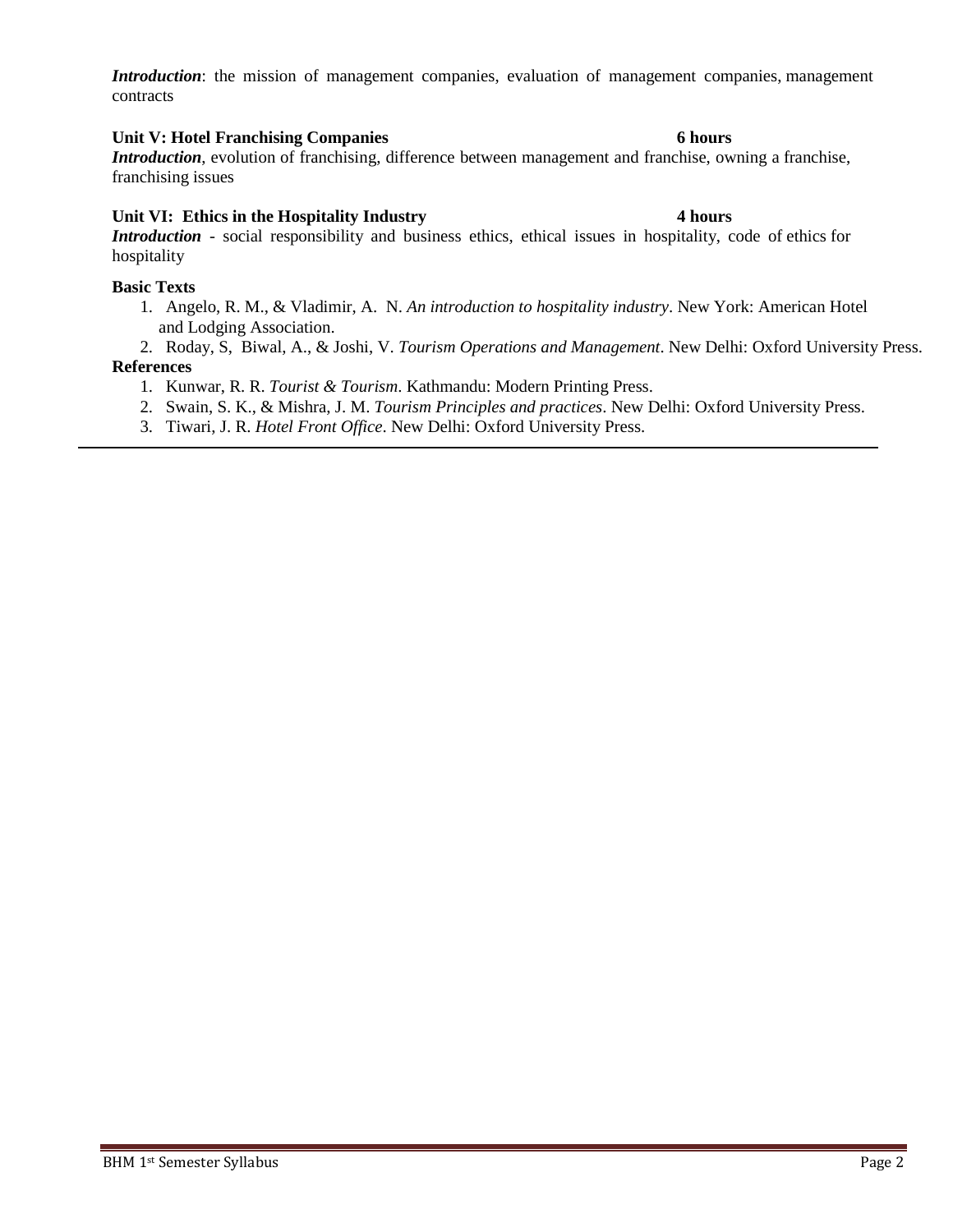# **FNB 171 Food Production and Patisserie I (Theory)**

BHM, First Year, First Semester

# **Course Objectives**

The purpose of this course is to provide students with comprehensive knowledge of professional

cookery, patisserie specially the foundation of continental cuisine applicable to the catering industry. Students will also develop safe and hygienic work habits and right attitude towards the trade and gain basic handling and preparing food articles by using different methods of cooking.

# **Course Description**

This course presents a thorough and systematic coverage of theoretical and practical aspects of continental cuisine including its origin, organization structures of kitchen brigade, equipment selections, raw materials used in cooking, methods of cooking, foundations of culinary art, terms used in this discipline and the sectors where it is practiced.

# **Course Outcomes**

By the end of this course, students should be able to;

- explain the evolution of culinary art;
- understand and explain the food production sectors;
- explain the organization of kitchen and bakery brigade and their staffs job responsibilities;
- explain the use of kitchen equipment and their selection criteria;
- describe the used of food commodities and their types found in the market;
- describe the principles and practices of cooking methods used in various catering sectors;
- explain the principles and practices of foundation of continental cuisine; and
- explain the basic culinary terms used in international cuisines.

# **Course Contents:**

# **Unit I: Introduction of Culinary Art 8 hours**

*Culinary history*: (Egyptian, Greek, Roman, French classical, Noble, Fusion cuisine), Influencing factors of ethnic foods (continental and oriental cooking) and practices in caterings.

*History of Catering***:** Development of the catering industry, Various sectors of catering industry Features of commercial, institutional, industrial and transport catering, Food chain industry

### **Unit II: Kitchen and Bakery Brigade 6 hours**

*Introduction***:** History Kitchen and Bakery brigade, partie system, classical kitchen brigade, and Modern kitchen organization charts for small, medium and large scale hotels.

*Job descriptions***:** Duties and responsibilities of all categories of staffs**,** Knowledge of allocating of tasks and shift system**,** Uniform and protective clothing, Coordination of kitchen with other departments

# **Unit III: Kitchen Equipment, Utensils and Tools 6 hours**

*Introduction*: Classification of kitchen equipment, utensils and tools, Uses of equipment, utensils and tools in kitchen and bakery brigade.

*Specific equipment and their constructions*: Larder equipment (Gravity slicers, Buffalo chopper, Meat mincer, Grinder, Bone saw, Sausage and Salami making equipment).

Hot Cooking ranges and Ovens (Gas ranges, Hot plates, Griddles, Salamander, Hot case, Deep fat fryer, Bain marie, Convection oven, Micro oven, Brat pan, Boiler, Induction cooking plate, Wok, Tandoor), Fridges and Tables (Refrigerators, Deep fridges, walking cooler, working tables) Bakery Equipment (Convection oven, Dough mixture, Roller, Mixture), Wash up Area (Dish washer, Drying rack), Operating procedures of kitchen equipment, Kitchen equipment materials Identification of knives, Fuels used in kitchens.

# **Unit IV: Food Commodities and Their Contribution in Recipes 12 hours**

*Introduction* - Vegetable & Mushrooms, Fruits & Nuts, Herbs & Spices, Condiments, Fats & Oil, Sugar and Jaggery, Cereals and Flours, Raising agents, Milk and Milk products, Eggs, pastas Classification and uses, Selection and storage, Substitution of raw materials, Balance in recipes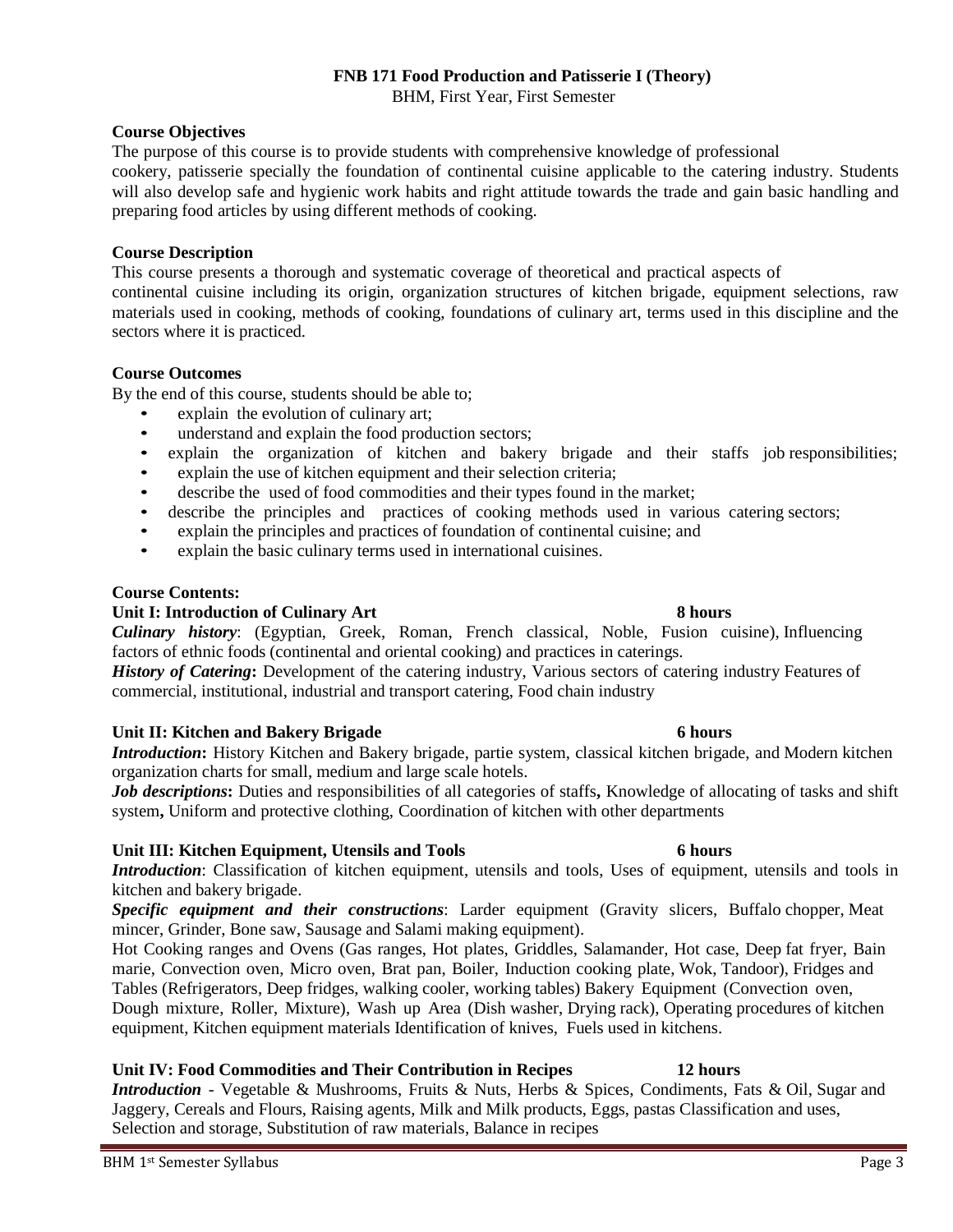### BHM 1st Semester Syllabus Page 4

# **Unit V: Cooking 10 hours**

*Introduction:* Definition, Process of cooking, Objectives of cooking

*Methods of cooking*: Principle of cooking, Heat effect on foods, Eat transference, Dry heat methods, Moist heat methods, Heat applications and suitable ingredients

*Special Cooking Methods***:** (Microwave cooking, Induction cooking, In packet (En Papilotte), Sous Vide, Solar cooking, Molecular cooking)

*Culinary Terms***:** Understanding the culinary terms, French terms for ingredients**,** Writing and reading continental menus

# **Unit VI: Foundation of Continental Cookery 6 hours**

*Stocks*: Introduction, types, recipes, methods, cares in preparations, glazes, and qualities *Soups*:

Introduction, types of soups, recipes with examples and making a good soup

*Sauces:* Introduction, importance, types of mother sauces, components, derivatives and uses, thickening agents of sauces, miscellaneous sauces, making a good sauce, modern trends of making sauce *Accompaniments and Garnishes* – Introduction, their functions with example dishes

# **Basic Texts**

1. Foskett, D., & Ceserani, V. *Theory of Catering.* London: Book Power.

2. Bali, P. V. *Food Production Operations.* New Delhi: Oxford Press Publication.

- 1. Arora, K. *Theory of Cookery.* New Delhi: Franks Bros. & Co. Ltd.
- 2. Bali*, P. S. International Cuisine and Food Production Management.* New Delhi: Oxford Press Publication.
- 3. Bali, P. S. *Quantity Food Production Operations.* New Delhi: Oxford Press Publication.
- 4. Pauli. E. *Classical Cooking the modern way.* New York: Van NostrandReinhold.
- 5. Gringson, J. *The Book of Ingredients.* Spain: Michel Joshef Ltd.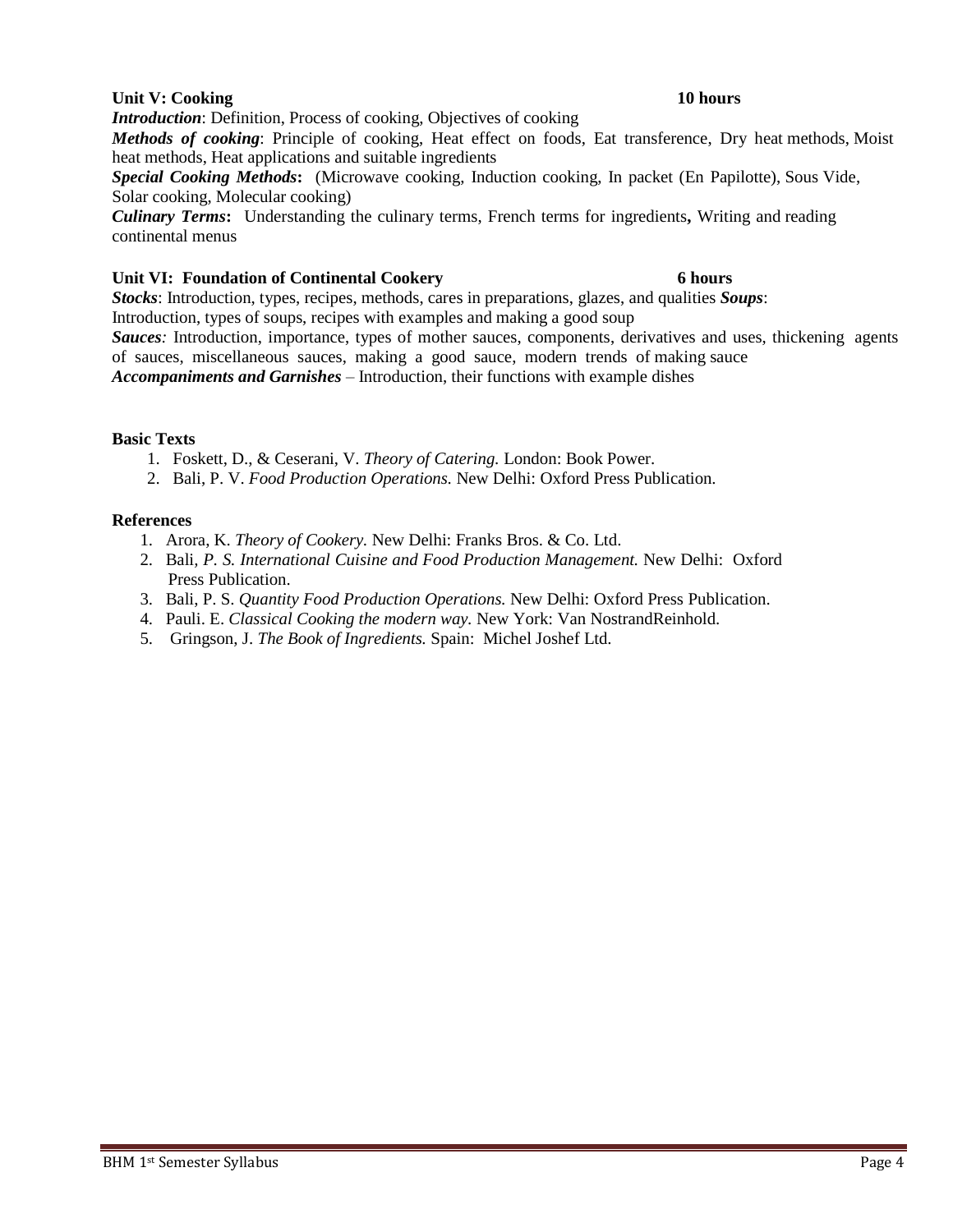# **FNB 191 Food Production and Patisserie I (Practical)**

BHM, First Year, First Semester

### **Course Objectives**

The purpose of this course is to provide students with comprehensive knowledge and skill of professional cookery, patisserie especially continental cuisine applicable to the catering industry. Students will also develop safe and hygienic work habits and right attitude towards the trade and gain basic handling, preparing and presentation food articles by using different methods of cooking.

# **Course Description**

This course presents a thorough and systematic coverage of principle and practices of continental cuisine and patisserie including appetizers, soups, breads, main courses, and desserts.

# **Course Outcomes**

By the end of this course, students should be able to;

- Prepare continental appetizers;
- Prepare continental soups;
- Prepare continental main courses;
- Prepare continental accompaniments ;
- Prepare sweets and desserts; and
- Prepare breads, rolls, pastries, cakes.

# **Course Contents**

#### **Continental Cuisine and Pastry 24 hours Three Courses Continental Menus - 4 Four Courses Continental Menus - 4**

(Including appetizers (hot or cold), soups (hot or cold), consommé, broth, cream, veloute, puree, potage, etc. main course (meats, poultry, fish/seafood) roasting, grilling, stewing, poaching, braising, with accompaniments and garnishes.

# **Patisserie) Pastry/Bakery**

Basic breads, rolls, sticks, buns, short paste, sweet paste, puff paste, choux paste products, Danish pastry products, mousse, soufflé, fruits salad etc.

### **Basic Texts**

- 1. Foskett, D. & Ceserani, V. *Ptractical Cookery.* London: Book Power.
- 2. Bali, P. V. *Food Production Operations.* New Delhi: Oxford Press Publication.

- 1. Bali, P. S*. International Cuisine and Food Production Management.* New Delhi: Oxford Press Publication.
- *2.* Pauli. E. *Classical Cooking the Modern Way.* New York: Van Nostrand Reinhold.
- 3. Ceserani & Kinton *Practical Cookery. London:* Hodder & Stoughton Publication.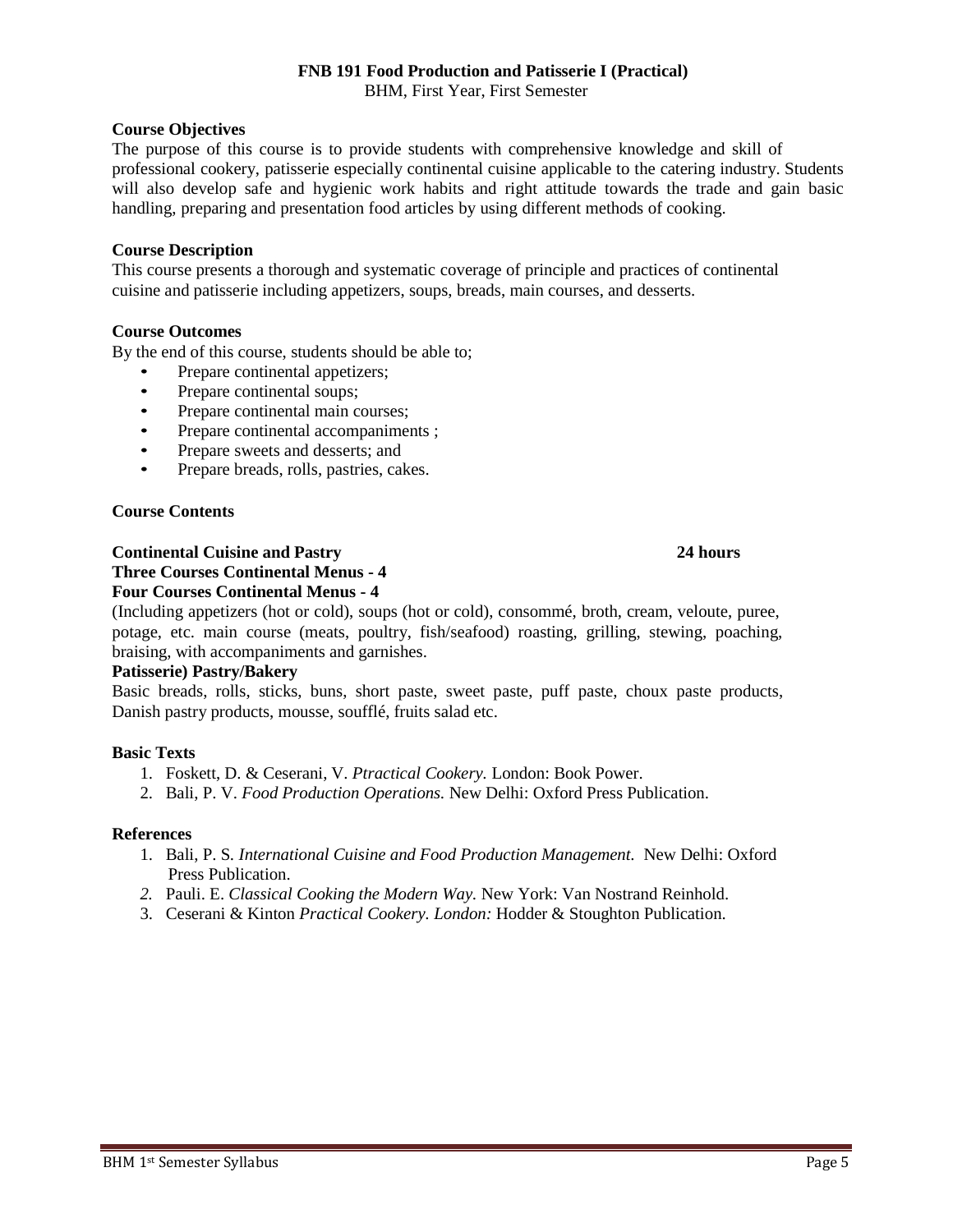# **FNB 172 Food and Beverage Service I (Theory)**

BHM, First Year, First Semester

#### **Course Objectives**

The course will introduce students to get a comprehensive knowledge and understanding of basic operations of food and beverage department in the hotels. It also aims to enable the student to acquire professional competence with comprehensive knowledge and technical skill for the entry level job in the particular department of the hotel industry.

#### **Course Description**

This course presents a thorough and systematic coverage of theoretical and practical aspects of food and beverage service operations. This course deals with the origin of food industry, organizing restaurant, purchase, care and maintenance of restaurant equipments, various food and beverage service areas, menu knowledge and accompaniment, various forms of service practiced in various restaurants, maintaining personal, food and workplace hygiene and safety.

#### **Course Outcomes**

By the end of this course, students should be able to;

- understand the different types, sectors and personnel staff organization of food and service industry;
- identify various types of Restaurant and their characteristics, organization and duties and responsibilities of Food & beverage Personnel;
- Carry out the system of operating equipments and its maintenance;
- Put into practice of preparing types of menu and French classical Menu food and their accompaniments;
- Identify the auxiliary departments of the restaurant;
- Familiarize with the restaurant preparation procedure and social skills;
- Understand the concept of food, workplace hygiene, sanitation and safety;
- Serve the customers with food and beverage in sequence; and
- Serve the right accompaniment with the principle food.

### **Course Contents**

### **Unit I: The Food Service Industry 6 hours**

*Introduction and origin of food service industry*: Types of food service industry, Commercial operations, Free standing eating and drinking places, Lodging food service facilities, Other commercial facilities, Organization of commercial operations, Independents, Chain, Franchises, Non commercial operations, Business/Industry organizations, Health care, Educational Institutions, Leisure and recreation operations, Transportation companies, The future of food service industry

### **Unit II: Food and Beverage Management and Organization 6 hours**

*Introduction to management and management functions*: Introduction to food and beverage management, Food and beverage management process, Responsibilities of food and beverage management, Structure of the organization, Corporate structures, Job descriptions, Competencies of food service personnel, Grooming and hygiene, Basic etiquettes, Hygiene and sanitation, Team Work, Attitude, Discipline, Courtesy

### **Unit III: Food and Beverage Service Areas and Equipment 5 hours**

Speciality restaurants, Coffee shop, Bar, Room service, Banquet, Design and purchasing factors, Still room, Hot plate, Wash up, Kitchen Stewarding, Color and lighting consideration Furniture, Linen, Crockery, Table ware, Glassware, Disposables, Automatic vending, Bar equipments, Buffet equipments, Personal equipments

# BHM 1<sup>st</sup> Semester Syllabus **Page 6**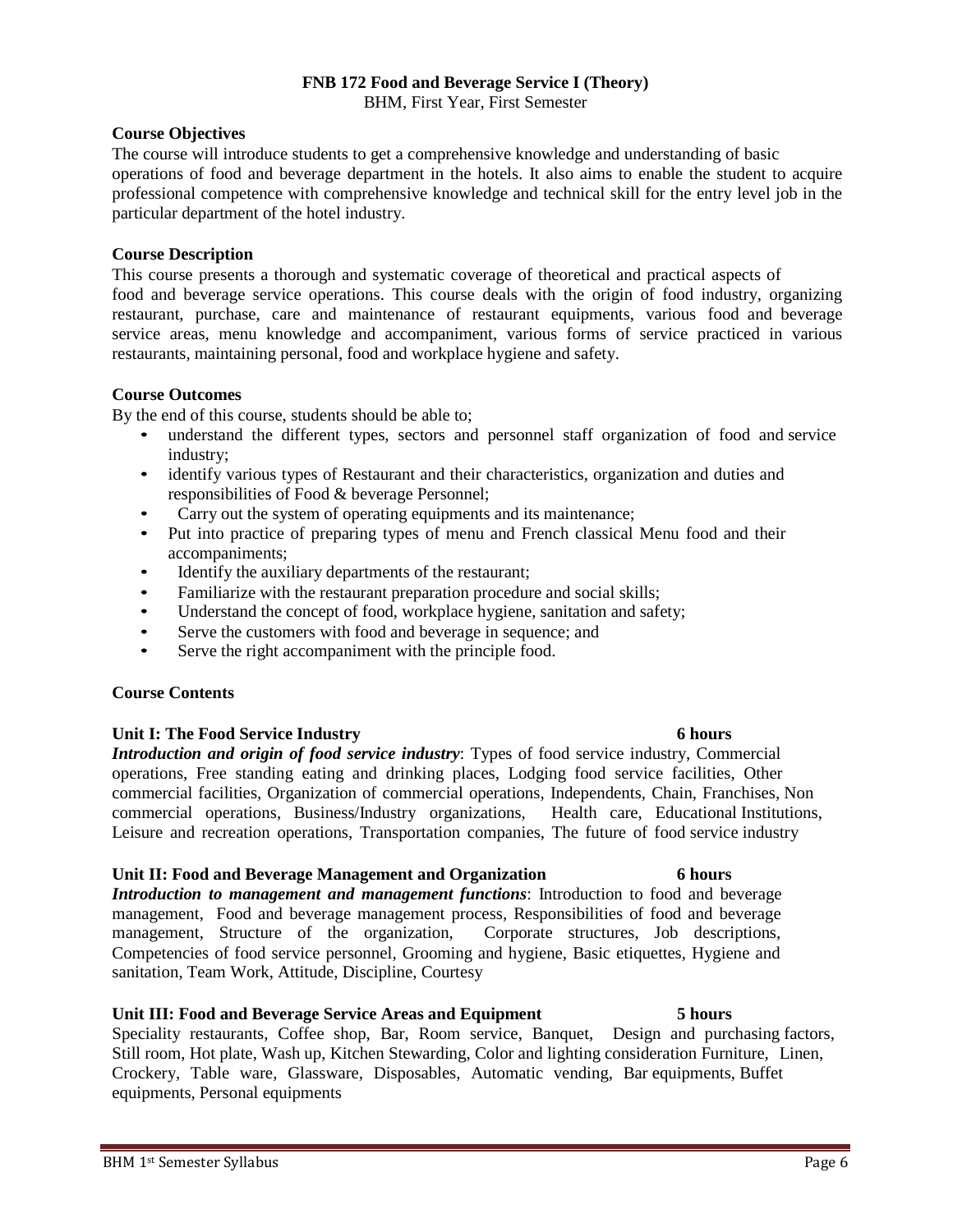# **Unit IV: Menu, Menu Knowledge and Accompaniments 6 hours**

*Origin of the menu:* Classic menu sequence, Classes of menu, Influences on the menu Menu and service knowledge, Hors d oeuvre and other appetizers, Soups, Egg dishes, Pasta and rice dishes, Fish dishes, Meats, poultry and game, Potatoes, vegetables and salads, Cheese, Sweets, Savories, Types of meal, Early morning tea, Breakfast, Brunch, Lunch, Afternoon tea, Dinner, Supper

#### **Unit V: Understanding Guest Service and the Meal Experience 5 hours**

*Introduction:* Difference between product and services, Understanding needs and wants of customers, Why do people dine out?, How do people choose a restaurant?, Providing a good guest experience, Variety in menu choice, Level of service, Price and value for money Interior design, Atmosphere and mood, Expectation and identification, Location and accessibility, Food and beverage service employees, Trends in dining out

#### **Unit VI: Food and Beverage Service 4 hours**

*Introduction*: Types of service, Table service, American service, English service, French service, Russian service, Specialized service, Service in Situ, Floor/Room service, Lounge service, Home delivery, Hospital tray service, Airline tray service, Rail service, Other forms of service, Self service, Assisted service, Single point service, Service sequence, Taking bookings, Preparation for service, The order of service, Taking customer food and beverage orders, Service of food, Service of non alcoholic beverage, Clearing during service, Clearing following service

#### **Unit VII: Enhanced Service Techniques 4 hours**

Gueridon service, Introduction to carving, jointing and filleting, Flambe lamps, suzette pans and hot plates, Hors d oeuvre and other starter, Salads and dressing, Soups, Hot fish dishes, Steaks and meat dishes, Meat joints, Poultry and game, Sweet dishes, Fresh fruits

#### **Unit VIII: Hygiene, Sanitation and Safety 8 hours**

*Introduction*: Considerations for hygiene and sanitation, What is HACCP?, Critical control points, The HACCP process, HACCP terminology, Seven HACCP Principles, Conduct Hazard Analysis, Monitoring CCPs, Corrective action, Verification, Record keeping, Safety provisions during planning stage, Pre operation safety provisions, Safety provisions during operations, Safety provisions after operations

#### **Unit IX: Meal Management 4 hours** *Introduction:*

EMT- Service, Breakfast- Different types and their service with menu planning, breakfast buffet, Brunch- Menu planning and service, Lunch- Service and menu planning, lunch buffet, Dinner- Service and menu planning

#### **Basic Texts**

- 1. Singaravelavan, R. *Food and Beverage Service.* New Delhi: Oxford University Press Publication.
- 2. Lillicrap, D. & Cousins, J. *Food & Beverage Service.* London: ELBS Publishers.

#### **References**

- 1. Andrews, S. *Food & Beverage Management.* New Delhi: Tata McGraw Hill.
- 2. Magris, M., & Mc Creery. *Introduction to Food & Beverage Services*. Cathy.

# 3. Cichy, R., & Philip Hickey. *Managing Service in Food and Beverage Operations*. New York: AH&LA.

4. Ninemeier, J. D. *Management of Food and Beverage Operations*. New York: AH&LA.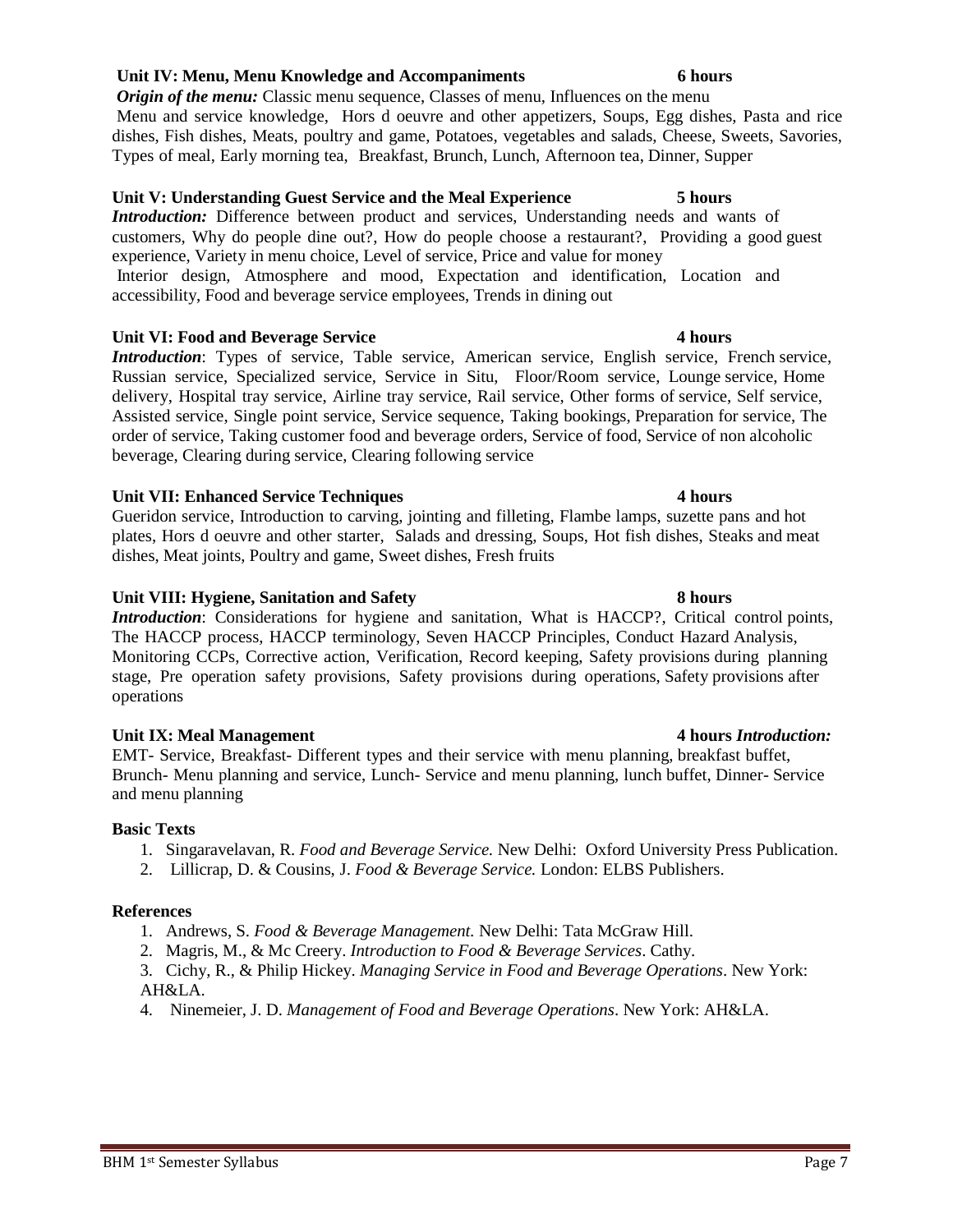# **FNB 192 Food and Beverage Service I (Practical)**

BHM, First Year, First Semester

#### **Course Objectives**

The course will introduce students to get a comprehensive knowledge and understanding of basic operations of food and beverage department in the hotels. It also aims to enable the student to acquire professional competence with comprehensive knowledge and technical skill for the entry level job in the particular department of the hotel industry.

#### **Course Description**

This course presents a thorough and systematic coverage of theoretical and practical aspects of food and beverage service operations. This course deals with the origin of food industry, organizing restaurant, purchase, care and maintenance of restaurant equipments, various food and beverage service areas, menu knowledge and accompaniment, various forms of service practiced in various restaurants, maintaining personal, food and workplace hygiene and safety.

#### **Course Outcomes**

By the end of this course, students should be able to:

- understand different types, Sectors and personnel staff organization of food and service industry;
- identify various types of Restaurant and their characteristics, organization and duties and responsibilities of Food & beverage Personnel;
- carry out the system of operating equipments and its maintenance;
- put into practice of preparing types of menu and French classical Menu food and their accompaniments;
- identify the auxiliary departments of the restaurant;
- be familiar with the restaurant preparation procedure and social skills;
- understand the concept of food, workplace hygiene, sanitation and safety;
- serve the customers with food and beverage in sequence; and
- serve the right accompaniment with the principle food.

### **Course Contents 24 hours**

- 1. Restaurant Etiquettes
- 2. Restaurant Hygiene practices
- 3. Mis-En-Place & Mis-En–Scene
- 4. Identification of Equipments
- 5. Laying & Relaying of Table cloth
- 6. Napkin Folds
- 7. Rules for laying a table
- 8. Carrying a Salver / Tray
- 9. Service of Water
- 10. Handling the Service Gear
- 11. Carrying Plates, Glasses & other Equipments
- 12. Clearing an Ashtray
- 13. Situations like spillage
- 14. Setting of Table d'hote & A La Carte covers
- 15. Continental cuisine, Italian and French cuisine- Accompaniments & Service
- 16. Breakfast Table Lay up & Service ( American, English, Continental)
- 17. Table D'Hote & A la Carte Cover
- 18. Receiving the guests
- 19. Sequence of Service
- 20. Silver Service (Horsd'uree– (Classical and Horsdoeuvres) varies to Coffee)
- 21. Crumbing, Clearing, Presenting the bill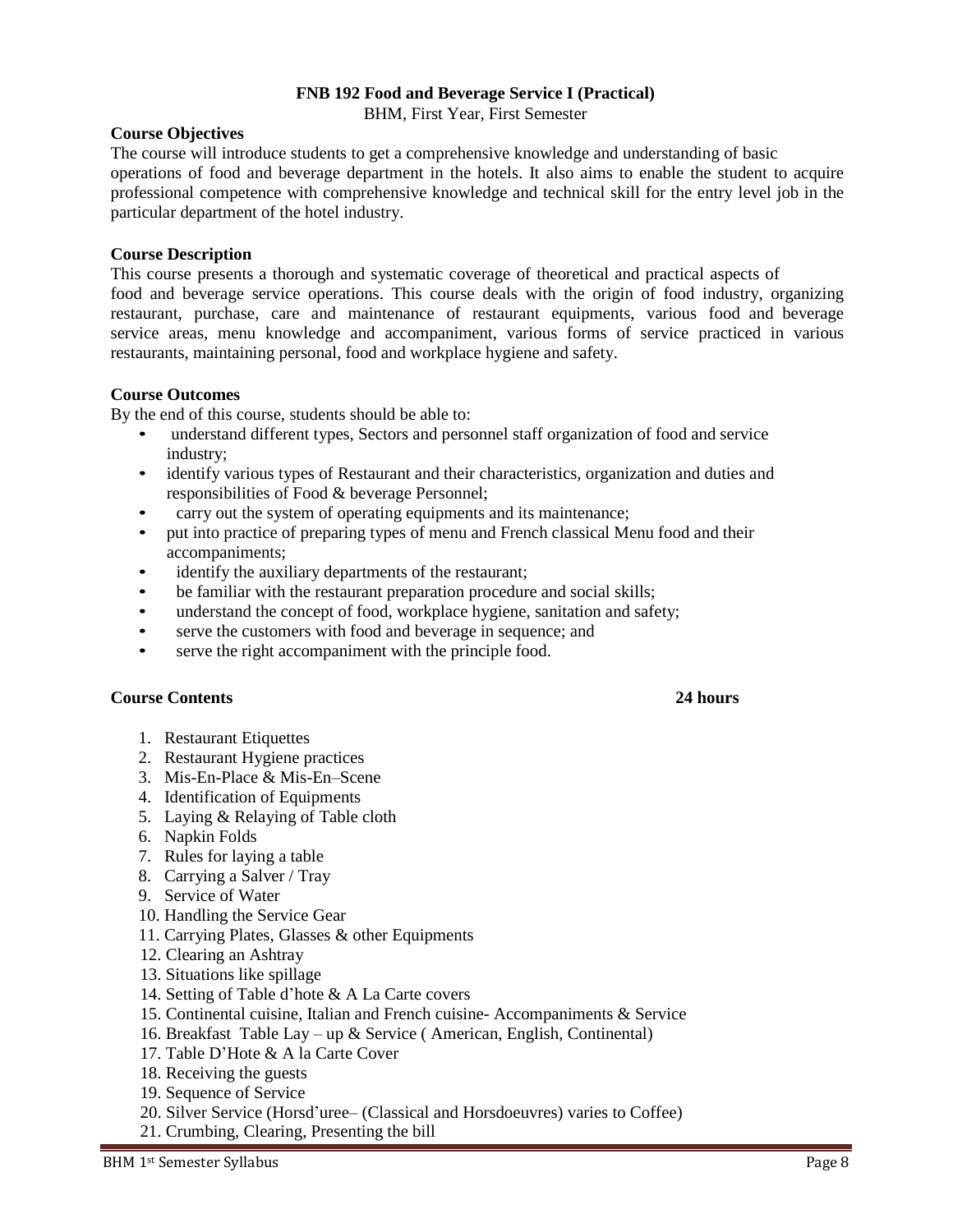- 22. Side board Organization
- 23. Taking an Order –Food & Making a KOT
- 24. Writing a Menu in French & its Equivalent in English

# **Basic Texts**

- 1. Singaravelavan, R. *Food and Beverage Service.* New Delhi: Oxford University Press Publication.
- 2. Lillicrap, D. & Cousins, J. *Food & Beverage Service.* London: ELBS Publishers.

- 1. Andrews, S. *Food & Beverage Management.* New Delhi: Tata McGraw Hill.
- 2. Magris, M., & McCreery. *Introduction to Food & Beverage Services*. Cathy.
- 3. Cichy, R., & Hickey, P. *Managing Service in Food and Beverage Operations*. New York: AH & LA.
- 4. Ninemeier, J. D. *Management of Food and Beverage Operations*. New York: AH & LA.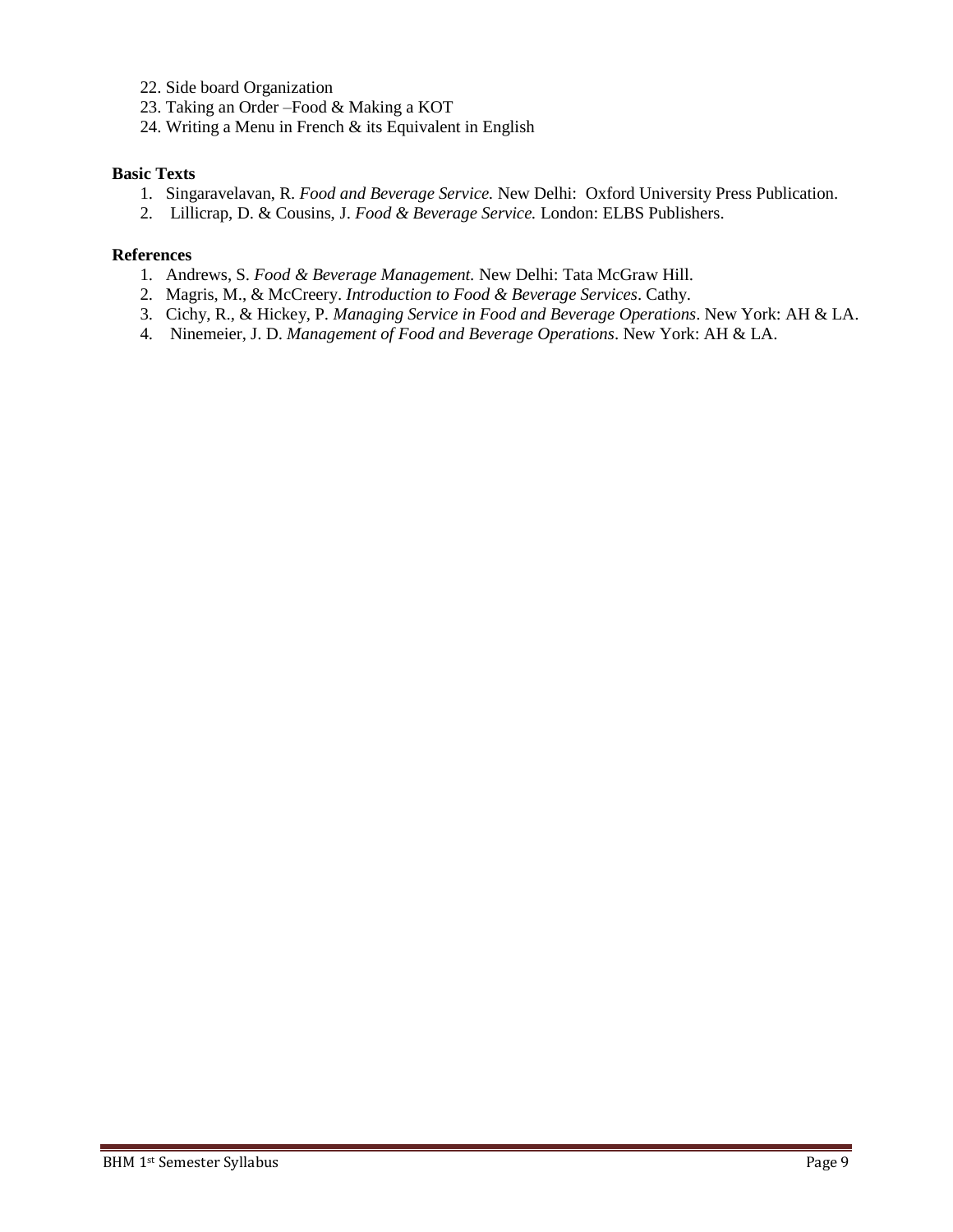#### **RDM 181 Accommodation Operations I (Theory)**

BHM, First Year, First Semester

#### **Course Objectives**

The purpose of this course is to impart knowledge and skill in the basic Housekeeping functions and systems and also to acquaint the students with general responsibilities of the Housekeeping department in a hotel. The students will be able to understand the importance of the aesthetic up keeping of the hotel guestrooms and the public areas as well as they will be able to know how to operate the basic areas of the hotel housekeeping department.

#### **Course Description**

This course presents a thorough and systematic coverage of theoretical and practical aspects of housekeeping operations, upkeep the hotel guestrooms, public areas, interior decoration, type of rooms, cleaning equipment, cleaning agents and control desk.

#### **Course Out Comes**

By the end of this course, students should be able to;

- understand and explain the role of house keeping in hotels;
- understand and explain organization structure of hotel housekeeping;
- understand and explain the job responsibilities of house keeping staffs;
- understand and explain the types of guest rooms;
- understand and explain the public areas of hotels;
- understand and explain the cleaning and its procedures of hotel premises;
- understand and explain the cleaning agents and equipment;
- understand and explain the handling of emergency situation;
- understand the role and functions of control desk; and
- understand the job safety and security.

### **Course Contents**

**Unit I: Introduction to Accommodation Operations in Hospitality Industry 4 hours** Meaning of Housekeeping, Role and importance of housekeeping department, Function of housekeeping department.

### **Unit II: Layout and Organization Structure of Housekeeping Department 8 hours**

#### *Organization structure of housekeeping department:* Layout of housekeeping department, Organization chart of small, medium and large hotel

*Job description of housekeeping personnel:* Duties and responsibilities of all categories of staffs, Attributes of housekeeping personnel, Interdepartmental relationship.

#### **Unit III: Guest Room 4 hours**

*Introduction of Guest Room:* Layout of rooms, Types of beds and bedrooms, Guest room contents and supplies

### **Unit IV Cleaning – Knowledge and Practice 6 hours**

*Meaning of Cleaning:* Cleaning methods, Types of cleaning, Principles of cleaning. *Cleaning Equipment:* Classification of cleaning equipment, selection of cleaning equipment, care and maintenance.

### **Unit V: Care and Cleaning of Different Surface 3 hours**

Floors, Metal, Glass, Ceramic, Wood, Leather and Rubber

### **Unit VI: Cleaning Agents** 5 hours **5 hours**

Classification of cleaning agents, general consideration for selection, care and storage of cleaning agent.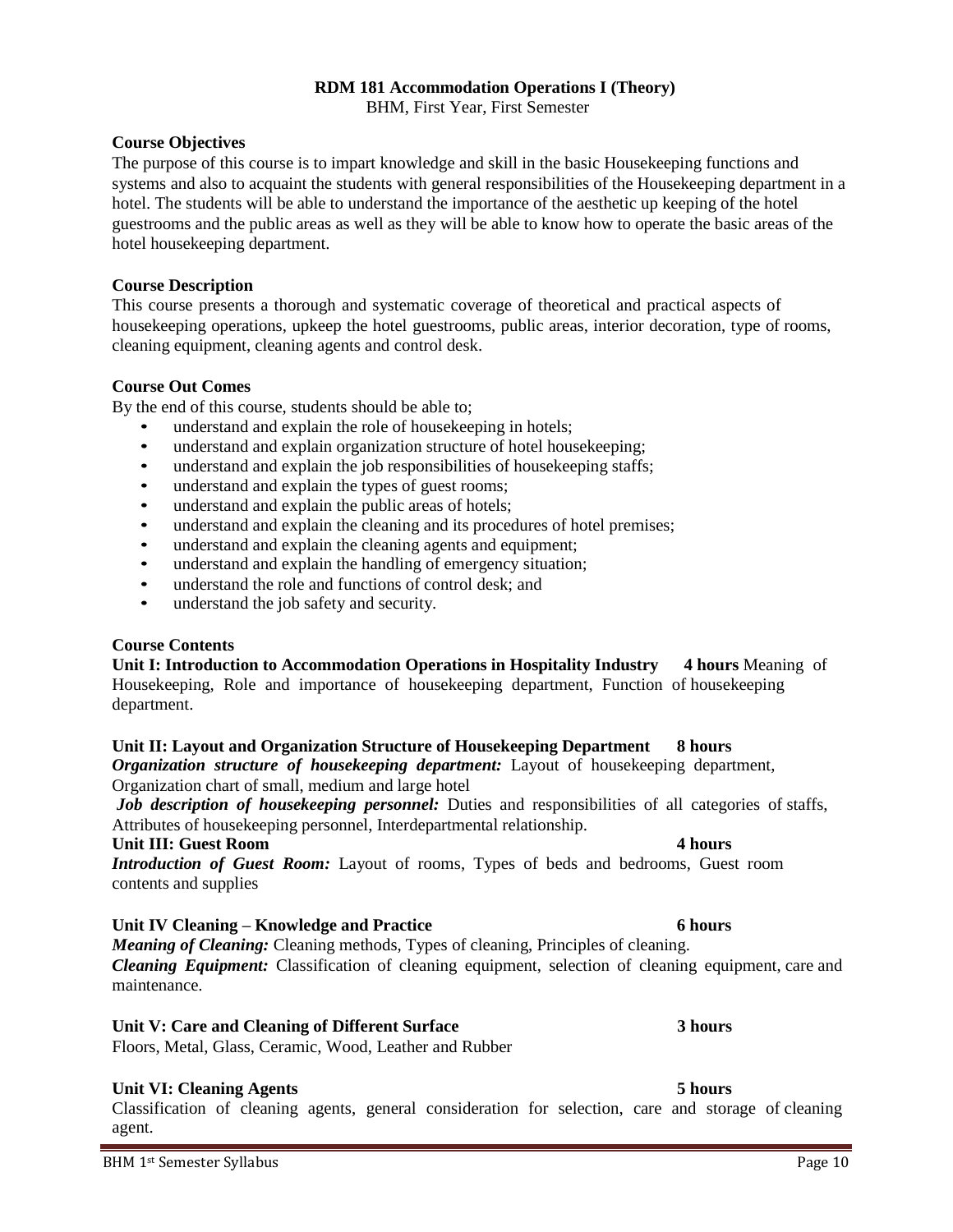# **Unit VII: Other Housekeeping Knowledge 6 hours**

# *Types of Registers and Files maintained:* Housekeeping room report, Lost and found slip, Maintenance form, work order form, key control sheet, Room checklist file, Baby sitter register, Log Book, Memo Book.

*Key system:* Types of keys, key control

*Others:* Code words used, lost and found, safety and security, Pest control, rules on a guest floor, handling guest complain.

# **Unit VIII: Handling Emergency Situations 6 hours**

Fire prevention, Theft guest, Accident prevention, Dead guest, suspicious guest

# **Unit IX: Housekeeping Control Desk 4 hours**

Role of control desk, Different files and records maintained by control desk, Forms and format used in housekeeping.

# **Unit X: Job Safety and Security 2 hours**

Work environment safety, Job safety analysis

# **Basic Texts**

- 1. Anderws, S. *Hotel Housekeeping Management and Operations*. New Delhi: Tata McGraw-Hill.
- 2. Raghubalan, G. & Raghubalan, S. *Hotel Housekeeping Operations and Management,* New Delhi: Oxford University Press.

- 1. Branson, J. C & Lennox, M. *Hotel Hostel and Hospital Housekeeping. New Delhi:* Book Power.
- **2.** Kappa, M. M., Nitschke, A, & Schappert, P. B. *Housekeeping Management.* Educational Institute of the American Hotel and Lodging Association (AH&LA).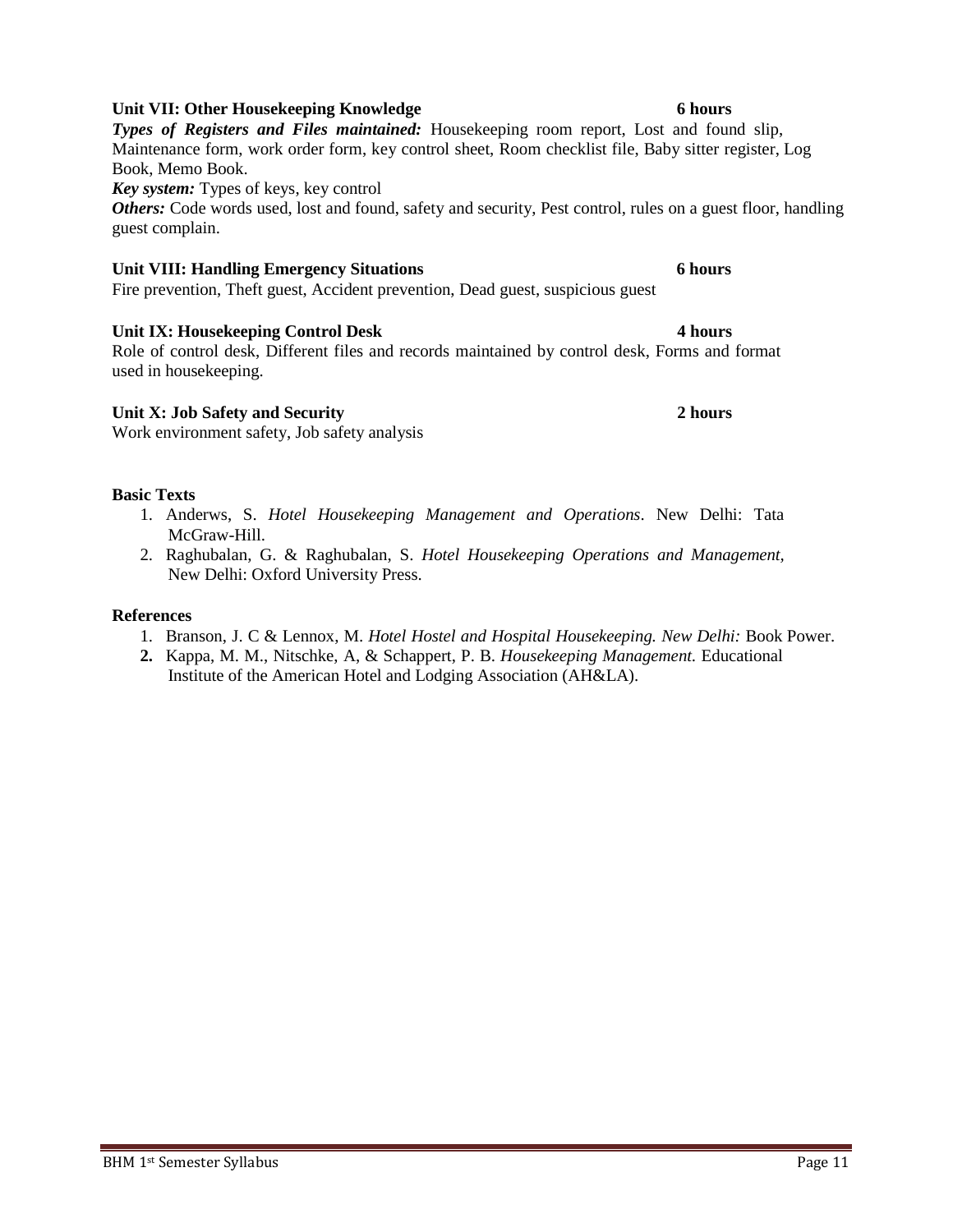# **RDM 191 Accommodation Operations I (Practical)**

BHM, First Year, First Semester

### **Course Objectives**

The purpose of this course is to impart knowledge and skill in the basic Housekeeping functions and systems and also to acquaint the students with general responsibilities of the Housekeeping department in a hotel. The students will be able to understand the importance of the aesthetic up keeping of the hotel guestrooms and the public areas through the practical input.

# **Course Description**

This course presents a thorough and systematic coverage of principles and practices of cleaning and Importance of cleaning in the Guest Rooms Area and the Public Areas.

# **Course Outcomes**

By the end of this course, students should be able to;

- Identification of cleaning equipments and materials;
- Setting up maid cart:
- Clean departure, occupied, vacant rooms;
- Make the beds;
- Clean the different types of furniture;
- Mop, scrub the floors;
- Polish the metal;
- Replace the guest room supplies; and
- Understand the turn down service.

# **Course Contents 24 hours**

- 1. Identification of cleaning equipments and materials.
- 2. Maid cart and setting up of a maid cart
- 3. Room cleaning (Departure/Occupied/Vacant Room Cleaning, Bed Making, Dusting and bathroom cleaning)
- 4. Care and cleaning of different floor and furniture (Types of floor and types of furniture)
- 5. Mopping and Scrubbing
- 6. Metal polishing (Different types of metals and cleaning process)
- 7. Telephone cleaning, Window and door cleaning
- 8. Replenishing guest supplies, Evening or turn down service
- 9. Fire fighting

### **Basic Texts**

- 1. Andrews, S. *Hotel Housekeeping Management and Operations*. New Delhi: Tata McGraw-Hill.
- 2. Raghubalan, G. & Raghubalan, S. *Hotel Housekeeping Operations and Management,* New Delhi: Oxford University Press.

- 1. Branson, J. C & Lennox, M. *Hotel Hostel and Hospital Housekeeping. New Delhi:* Book Power.
- 2. Kappa, M. M., Nitschke, A, & Schappert, P. B. *Housekeeping Management.* Educational Institute of the American Hotel and Lodging Association (AH&LA).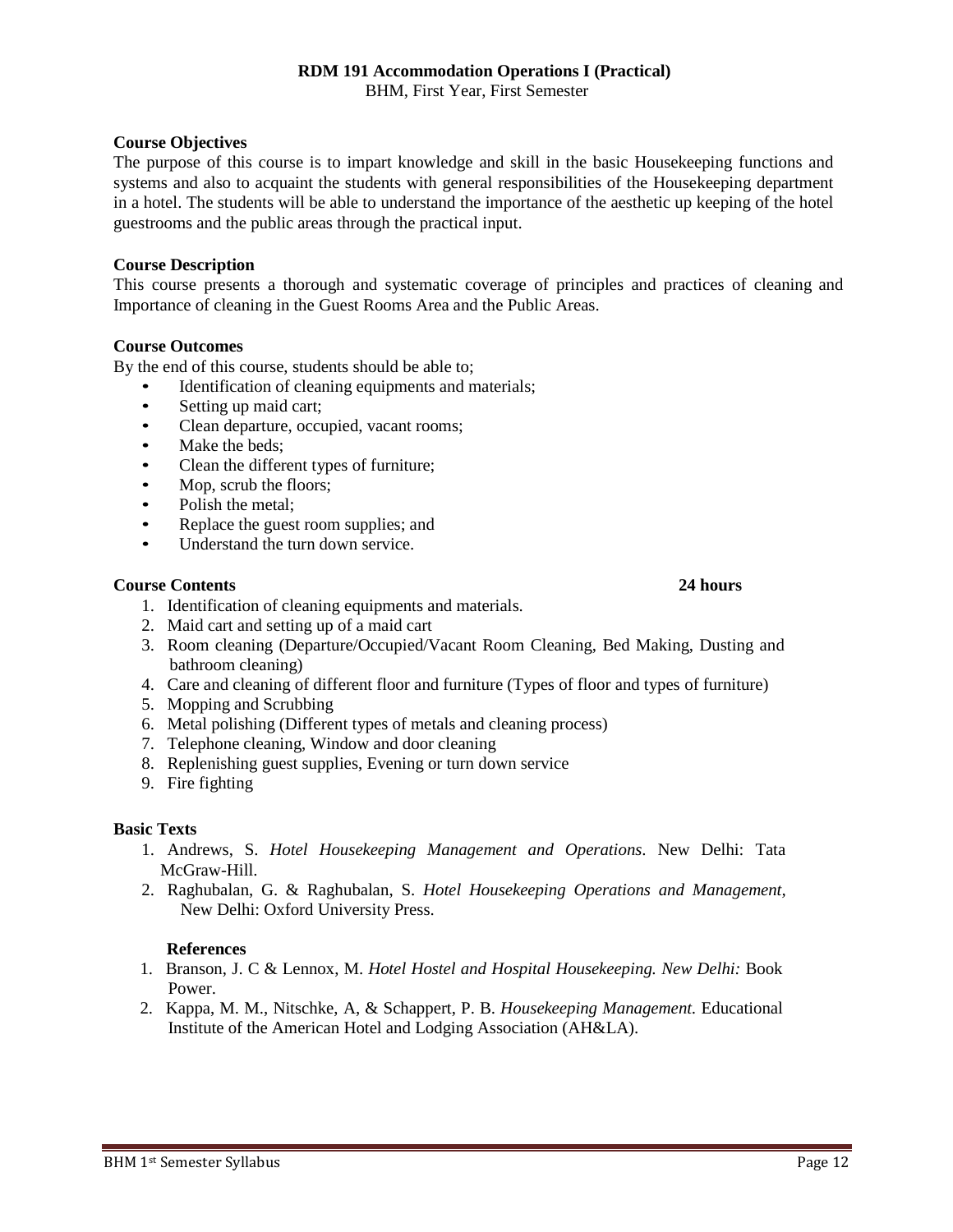# **ENG 101 English I**

BHM, First Year, First Semester

# **Course Description**

This course comprises all aspects of the English language including speaking, pronunciation,

listening, reading and writing. The focus is on improving the students to communicate clearly and effectively. The syllabus for the lessons is based on the course books, but the teacher will also use lots of other materials, including suggestions from students so the content of the class can be more useful and interesting. Students are expected to participate as much as possible, but they will work individually, in pairs and groups as well as the whole class. The teacher will correct their spoken and written errors so that they become more accurate and they will progress quickly.

# **General Course Objectives**

The general objectives of the course will be to enable students to

- extend their vocabulary
- increase their fluency
- become more accurate
- communicate in English more easily
- understand more of the world around them

# **Specific Course Objectives**

The specific objectives of the course will be to enable students to

- understand and use basic everyday phrases;
- introduce themselves and ask and answer questions about personal details;
- interact with a co-operative partner;
- acquire a basic repertoire of words and phrases;
- demonstrate limited grammatical control;
- mange short utterances:
- understand sentences and frequently used expressions related to immediately relevant areas;
- communicate in simple and routine tasks;
- describe in simple terms aspects of their background, immediate environment and matters of personal interest;
- use basic sentence patterns;
- use simple structures correctly; and
- read and write on general topics on different themes.

### **Course Content Areas**

The content will include a selection of rich interdisciplinary texts of general academic interest and business texts of various genres. The key areas are as follows: personal identification; house and home, environment; daily life; free time, entertainment; weather; travel; relations with other people; health and body care; education; shopping; food and drink; services; places; cultures science; environment; language; ancient tales, animals, television, cross-cultural bridges, anthropology, and literature.

### **Teaching Methods**

The suggested teaching method is an eclectic mix of lectures, demonstrations, presentations, activities, and seminars. The specific methods for specific units are as suggested for teachers in the course books. Question models will be developed during the teacher orientation program and made available to the campuses.

### **Basic Texts**

- 1. Grant, D., Hughes, J., & Turner, R. *Business Result: Elementary Student's Book*. Oxford: OUP. (including Elementary Interactive Workbook with video)
- 2. Nisani, M., & Lohani, S. *Adventures in English Vol I* (3 rd ed.). Kathmandu: Ekta. (including Sounds of English and Stories and Poems cassettes)

- 1. Hughes, J. *Business Result: Elementary. Teacher's Book*. Oxford: OUP (including Elementary Class DVD and Elementary Teacher Training DVD).
- 2. *Oxford Advanced Learner's Dictionary of Current English*. Eighth Edition. Oxford: OUP.
- 3. Carter, R., & McCarthy, M. *Cambridge Grammar of English*. Cambridge: CUP.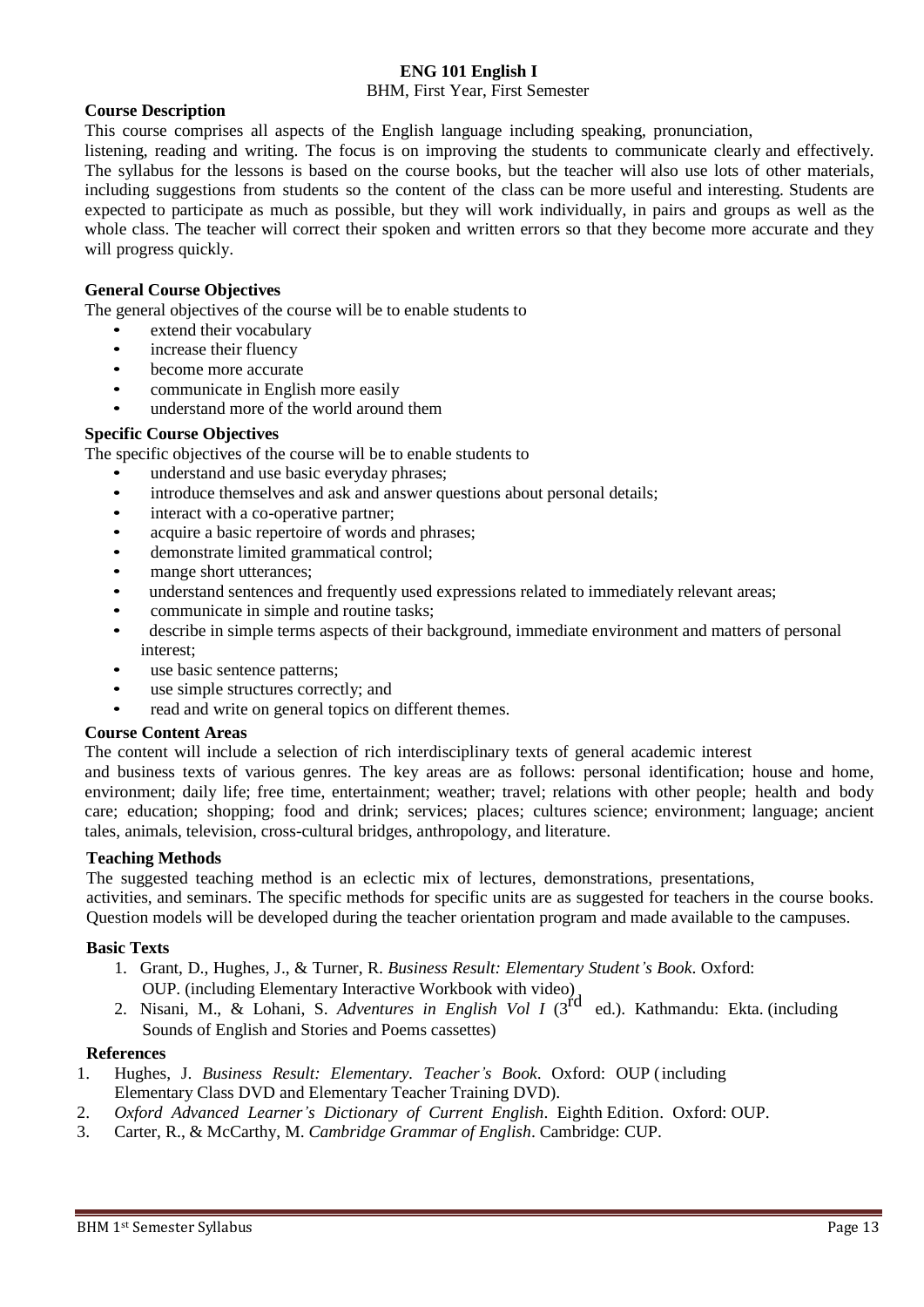# **MGT 111 Principles of Management**

BHM, First Year, First Semester

# **Course Objectives**

The purpose of this course is to provide students with a broad and integrative introduction to the theories and practice of management. In particular, this course focuses on the major areas of the management process: planning, organizing, leadership and control from an organizational viewpoint. The course also attempts to enable students to understand the role, challenges, and opportunities of management in contributing to the successful operations and performance of organizations.

# **Course Description**

This course presents a thorough and systematic coverage of management theory and practice, and focuses on the basic roles, skills and functions of management, with special attention to managerial responsibility for effective and efficient achievement of goals. Special attention is given to communication, motivation, leadership, team management, quality management, conflict management, and organizational change and development.

### **Course Outcomes**

By the end of this course, students should be able to:

- understand fundamental concepts and principles of management, including the basic roles, skills, and functions of management;
- demonstrate knowledge about the historical development, theoretical aspects, and emerging trends and developments in management;
- conceptualize how internal and external environment shape organizations and their responses;
- analyze organizational goals, planning systems, organizational structures, staffing practices, and conflict management strategies of an organization;
- examine the interpersonal talents a manager must develop to be effective as a leader and change agent; and
- discuss various concepts and approaches to decision making, leadership, employee motivation, management control, work group behavior, and quality management.

### **Course Contents**

### **Unit I: The Nature of Management 10 hours**

*Introduction to Management:* Definition; Characteristics of management; Principles of management; Process and functions of management; Managerial hierarchy and levels; Managerial Skills and roles; Emerging issues and challenges for management.

*Management Theories:* The classical, behavioral, management science, systems, contingency, and contemporary perspectives on management.

*The Environmental Context of Management:* Concept; Organization-environment interface; Types and components of organizational environment; Emerging business environment in Nepal.

# **Unit II: Planning and Decision Making 7 hours**

*Organizational Goal Setting and Planning:* Organizational goals – purpose and functions; The planning function – planning system, methods, types, and steps in the planning process; Concept of strategic planning situational analysis; Tools to aid strategic planning.

*Managerial Decision Making:* Concept; The decision making process; Types and conditions of decision making; Group decision making; Techniques to aid decision making.

# **Unit III: Organizational Structure and Staffing 10 hours**

*Organizational Structure and Design:* Principles, process, and approaches to organizing; Organizational design – major types; Departmentation; Authority, power and responsibility; Delegation and decentralization of authority; Informal organization; Emerging concepts in organizing and design.